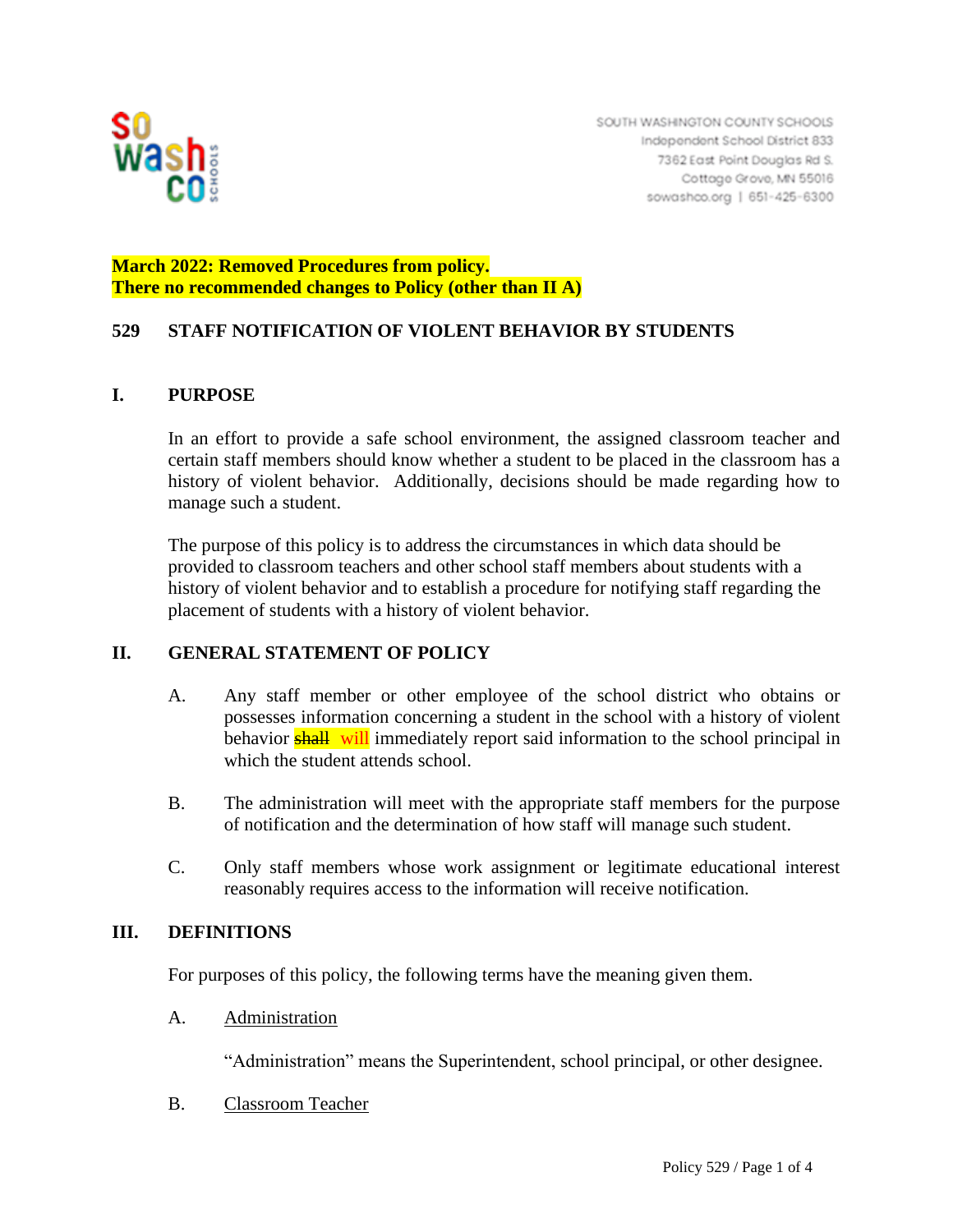"Classroom Teacher" means the instructional personnel responsible for the course or room to which a student is assigned at any given time, including a substitute hired in place of the classroom teacher.

- C. History of Violent Behavior
	- 1. A student will be considered to have a history of violent behavior if incident(s) of violence, including any documented physical assault of a school district employee by the student, have occurred during the current or previous school year.
	- 2. If a student has an incident of violence during the current or previous school year, that incident and all other past related or similar incidents of violence will be reported to the school administration.

# D. Incident(s) of Violence

"Incident(s) of violence" means willful conduct in which a student endangers or causes physical injury to the student, other students, a school district employee, or surrounding person(s) or endangers or causes significant damage to school district property, regardless of whether related to a disability or whether discipline was imposed.

#### E. Legitimate Educational Interest

"Legitimate educational interest" includes interest directly related to classroom instruction, teaching, student achievement and progress, discipline of a student, student health and welfare, and the ability to respond to a request for educational data. It includes a person's need to know in order to:

- 1. Perform an administrative task required in the school or the employee's contract or position description approved by the School Board;
- 2. Perform a supervisory or instructional task directly related to the student's education; or
- 3. Perform a service or benefit for the student or the student's family such as health care, counseling, student job placement, or student financial aid.
- 4. Perform a task directly related to responding to a request for data.

## F. School Staff Member

"School Staff Member" includes:

- 1. A person duly elected to the School Board;
- 2. A person employed by the School Board in an administrative, supervisory,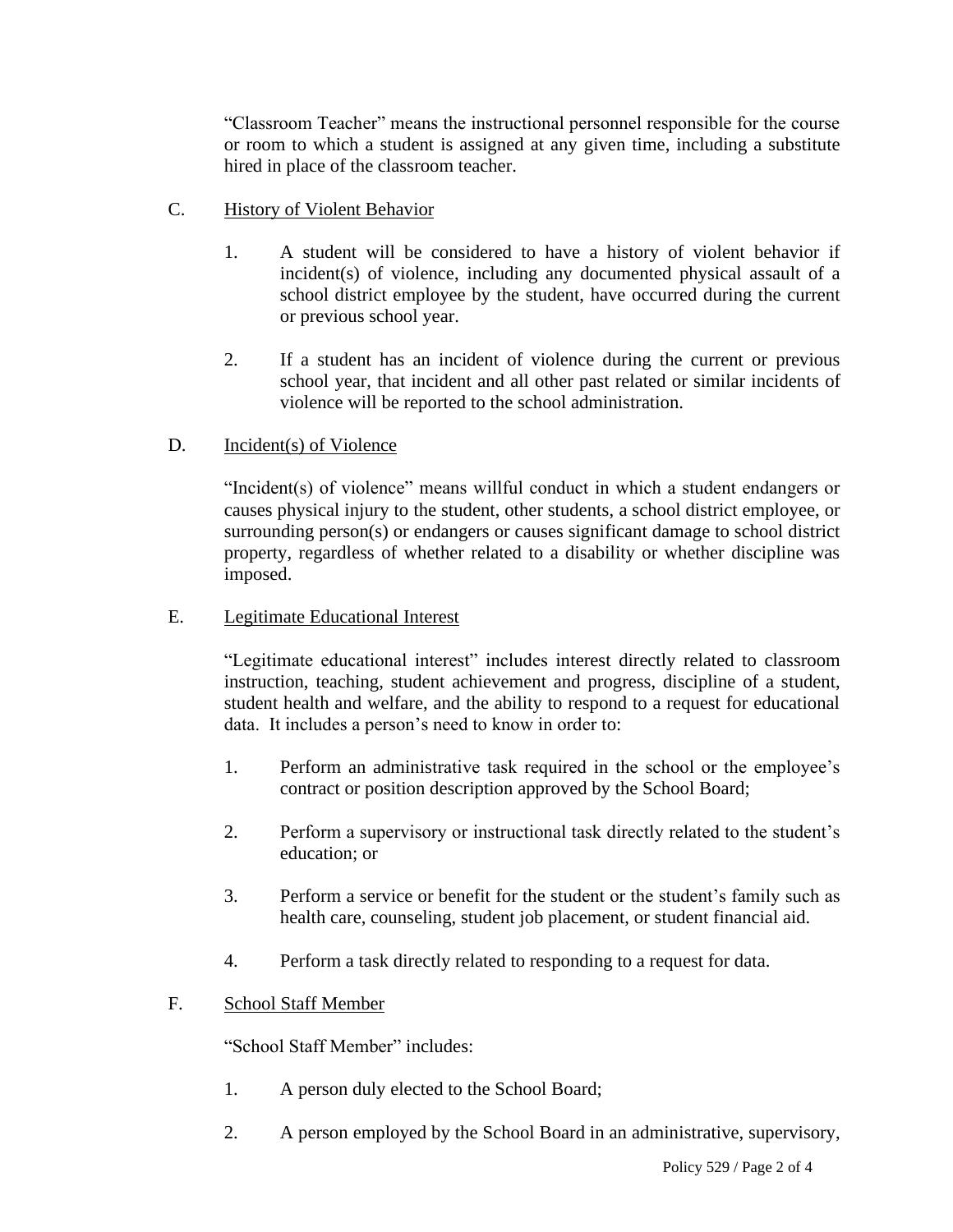instructional, or other professional position;

- 3. A person employed by the School Board as a temporary substitute in a professional position for the period of his or her performance as a substitute; and
- 4. A person employed by, or under contract to, the School Board to perform a special task such as a secretary, a clerk, a public information officer or data practices compliance official, an attorney, or an auditor for the period of his or her performance as an employee or contractor.

# **IV. MAINTENANCE AND TRANSFER OF RECORDS**

A report, notice, or documentation pertaining to a student with a history of violent behavior are educational records of a student and will be retained, maintained, and transferred to a school or school district in which a student seeks to enroll in accordance with Policy 515, Protection and Privacy of Pupil Records.

# **V. PARENTAL NOTICE**

- A. The administration will notify parents annually that the school district gives classroom teachers and other school staff members notice about students' history, of violent behavior.
- B. Prior to providing the written notice of a student's violent behavior to classroom teachers and/or school staff members, the administration will inform the student's parent or guardian that such notice will be provided.
- C. Parents will be given notice that they have the right to review and challenge records or data, including the data documenting the history of violent behavior, in accordance with Policy 515, Protection and Privacy of Pupil Records.

#### **VI. TRAINING NEEDS**

Representatives of the school board and representatives of the teachers will discuss the needs of students and staff. The parties may discuss necessary training which may include training on conflict resolution and positive behavior interventions and may discuss necessary intervention services such as student behavioral assessments.

| <b>Legal References:</b> | Minn. Stat. Ch. 13 (Minnesota Government Data Practices Act)           |
|--------------------------|------------------------------------------------------------------------|
|                          | Minn. Stat. § 120A.22, Subd. 7 (School Attendance - Education Records) |
|                          | Minn. Stat. § 121A.45 (Grounds for Dismissal)                          |
|                          | Minn. Stat. § 121A.64 (Notification of Students with Violent Behavior) |
|                          | Minn. Stat. § 121A.75 (Law Enforcement Notice to Schools)              |
|                          | Minn. Rules Parts 1205.0100-1205.2000 (Data Practices)                 |
|                          | 20 U.S.C. § 1232g (Family Educational Rights and Privacy Act)          |
|                          | 34 C.F.R. §§ 99.1-99.67 (Rules Implementing FERPA)                     |